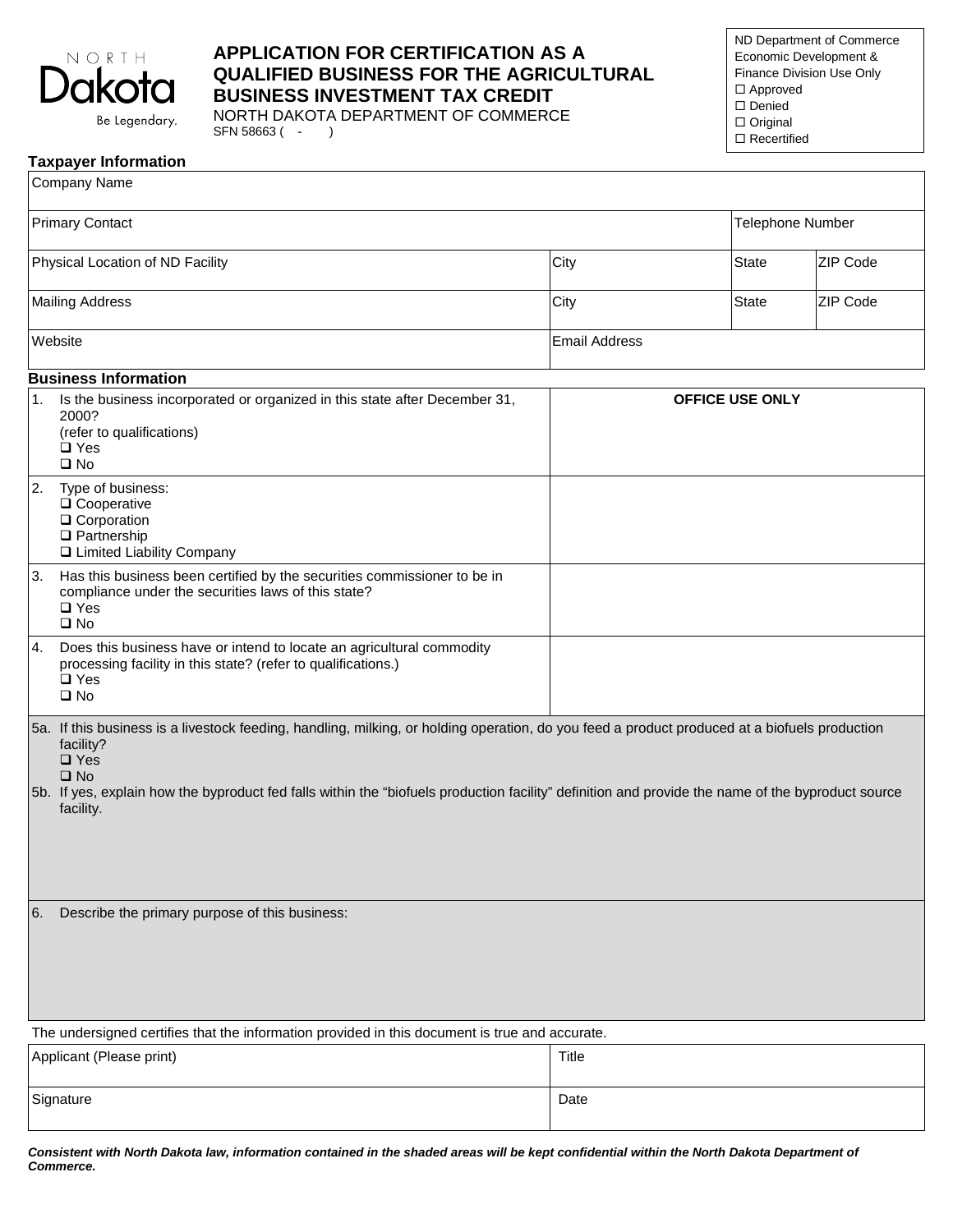### **Qualifications**

In order to be certified as a qualified business, the business must meet the following requirements:

- The business must be a cooperative, corporation, partnership, or limited liability company;
- Is incorporated or organized in this state after December 31, 2000 for the primary purpose of processing and marketing agricultural commodities capable of being raised in this state;
- The business must be in compliance with the requirements for filings with the securities commissioner under the securities laws of North Dakota. This often involves making a notice filing. If you have any questions regarding compliance, please contact the ND Securities Department at 1-800-297-5124;
- The business has an "agricultural commodity processing facility", or intends to locate one, in this state;
	- o "Agricultural commodity processing facility" is:
		- A facility that through processing involving the employment of knowledge and labor adds value to an agricultural commodity capable of being raised in this state, or
		- A livestock feeding, handling, milking, or holding operation that uses as part of its operation a byproduct produced at a "biofuels production facility".
	- o "Biofuels production facility" is:
		- A corporation, limited liability company, partnership, individual, or association in this state involved in production of diesel fuel containing at least five percent biodiesel meeting the specifications adopted by the American Society for Testing and Materials;
		- **Involved in the production of corn-based** ethanol or cellulose-based ethanol; or
		- Involved in sovbean or canola crushing facility.
- The business is among the first ten businesses certified in this calendar year. Certification may not be more than four years from the certification effective date. This does not apply to those seeking recertification during the calendar year. Only one recertification is available to a qualified business. Recertification applications must be filed within ninety days before the original certification expiration date.

#### **Instructions for qualified business**

Use this form only for certification by the North Dakota Department of Commerce Division of Economic Development and Finance as a qualified business eligible to claim the Agricultural Business Investment Tax Credit under N.D.C.C. §57-38.6.

Submit a completed application to:

North Dakota Department of Commerce Economic Development & Finance Division PO Box 2057 Bismarck, ND 58502-2057

#### **If you have any questions…**

### **Call:**

701-328-5300

#### **Write to:**

North Dakota Department of Commerce Economic Development & Finance Division PO Box 2057 Bismarck, ND 58502-2057

For more information on the North Dakota Agricultural Business Investment Tax Credit, please visit: www.legis.nd.gov/cencode/t57c38-6.pdf and https://www.nd.gov/tax/user/businesses/ [exemptionsrefundscredits---businesses/income-tax](https://www.nd.gov/tax/user/businesses/exemptionsrefundscredits---businesses/income-tax-incentives)incentives.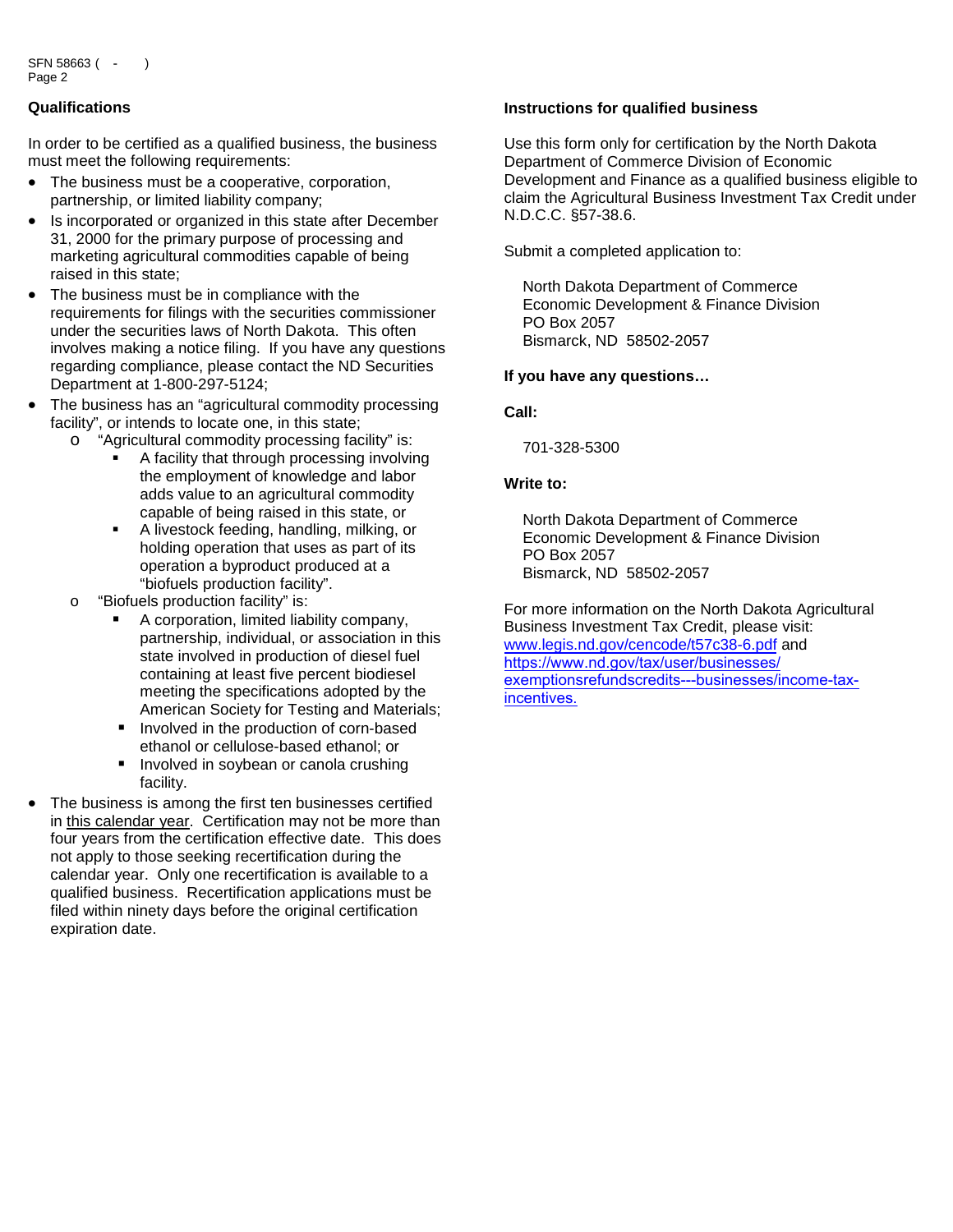## **CHAPTER 57-38.6 AGRICULTURAL BUSINESS INVESTMENT TAX CREDIT**

# **57-38.6-01. Definitions.**

As used in this chapter, unless the context otherwise requires:

- 1. "Agricultural commodity processing facility" means:
	- a. A facility that through processing involving the employment of knowledge and labor adds value to an agricultural commodity capable of being raised in this state; or
	- b. A livestock feeding, handling, milking, or holding operation that uses as part of its operation a byproduct produced at a biofuels production facility.
- 2. "Biofuels production facility" means a corporation, limited liability company, partnership, individual, or association in this state:
	- a. Involved in production of diesel fuel containing at least five percent biodiesel or green diesel as defined in section 57-43.2-01;
	- b. Involved in the production of corn-based ethanol or cellulose-based ethanol; or
	- c. Involved in a soybean or canola crushing facility.
- 3. "Director" means the director of the department of commerce division of economic development and finance.
- 4. "Passthrough entity" has the same meaning as in section 57-38-01.
- 5. "Qualified business" means a cooperative, corporation, partnership, or limited liability company that:
	- a. Is incorporated or organized in this state after December 31, 2000, for the primary purpose of being an agricultural commodity processing facility;
	- b. Has been certified by the securities commissioner to be in compliance under the securities laws of this state; and
	- c. Has an agricultural commodity processing facility, or intends to locate one, in this state.
- 6. "Qualified investment" means an investment in cash or an investment of a fee simple interest in real property located in this state. For purposes of this chapter, the definition of real property does not include any personal property that may become a fixture to the real property, as defined by chapter 41-09, which is added to the real property following investment of the real property in the qualified business.
- 7. "Taxpayer" means an individual, estate, trust, corporation, or passthrough entity.

# **57-38.6-02. Certification - Investment reporting by qualified businesses.**

- 1. The director shall certify whether a business that has requested to become a qualified business meets the requirements of subsection 5 of section 57-38.6-01. The director shall establish the necessary forms and procedures for certifying qualified businesses.
- 2. A qualified business may apply to the director for a recertification. Only one recertification is available to a qualified business. The application for recertification must be filed with the director within ninety days before the original certification expiry date. The recertification issued by the director must comply with the provisions of subsection 3.
- 3. The director may not certify more than ten qualified businesses during each calendar year. This limitation does not apply to a qualified business that is seeking recertification during the calendar year.
- 4. A certification letter must be issued by the director to the qualified business. The certification letter must include:
	- a. The certification effective date.
	- b. The certification expiry date. The expiry date may not be more than four years from the certification effective date.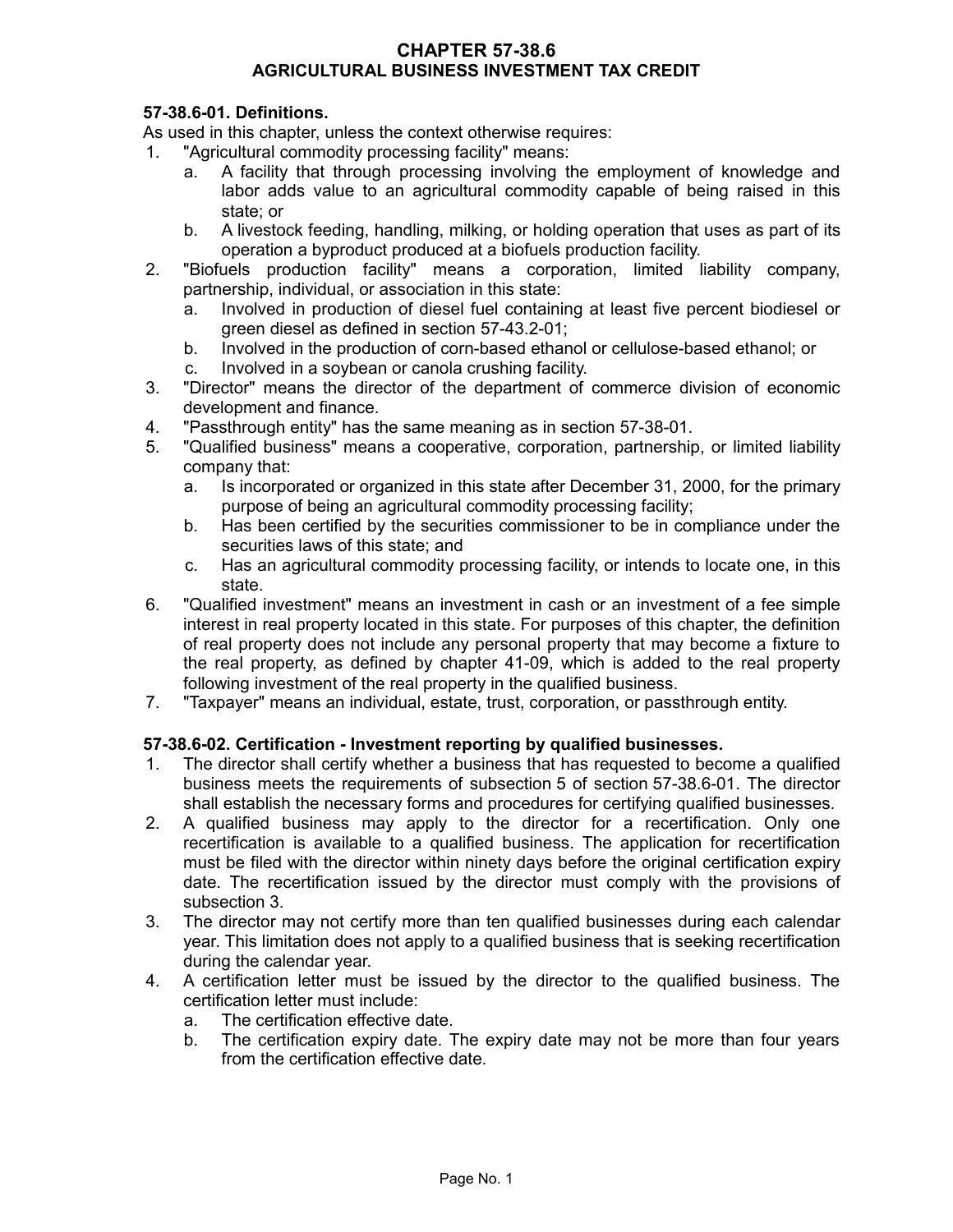# **57-38.6-03. Agricultural business investment tax credit.**

If a taxpayer makes a qualified investment in a qualified business, the taxpayer is entitled to a credit against state income tax liability as determined under section 57-38-30 or 57-38-30.3.

- 1. The amount of the credit to which a taxpayer is entitled is thirty percent of the amount invested by the taxpayer in qualified businesses during the taxable year.
- 2. The maximum annual credit a taxpayer may obtain under this section is fifty thousand dollars and no taxpayer may obtain more than two hundred fifty thousand dollars in credits under this section over any combination of taxable years. This subsection may not be interpreted to limit additional investment by a taxpayer for which that taxpayer is not applying for a credit.
- 3. The credit under this section may not exceed the liability for tax under chapter 57-38. If the amount of credit under this section exceeds the liability for tax, the excess may be carried forward for up to ten taxable years after the taxable year in which the investment was made.
- 4. A passthrough entity that invests in a qualified business must be considered to be the taxpayer for purposes of the investment limitations in this section and, except for the tax liability limitation under subsection 2, the amount of the credit allowed with respect to the passthrough entity's investment in a qualified business must be determined at the passthrough entity level. The amount of the total credit determined at the passthrough entity level must be allowed to the passthrough entity's partners, shareholders, or members in proportion to their respective ownership interests in the passthrough entity.
- 5. An investment made in a qualified business from the assets of a retirement plan is deemed to be the retirement plan participant's investment for the purposes of this chapter if a separate account is maintained for the plan participant and the participant directly controls where the account assets are invested.
- 6. The investment must be made on or after the certification effective date and must be at risk in the business to be eligible for the tax credit under this section. A qualified investment must be in the form of a purchase of ownership interests or the right to receive payment of dividends from the business. An investment for which a credit is received under this section must remain in the business for at least three years. An investment placed in escrow does not qualify for the credit.
- 7. The entire amount of an investment for which a credit is claimed under this section must be expended by the qualified business for plant, equipment, research and development, marketing and sales activity, or working capital for the qualified business. Real property that qualifies as an investment must be used in, and be an integral part of, the qualified business's North Dakota business operations.
- 8. If the investment is a contribution of real property:
	- a. The value of the contribution may not exceed the appraised value as established by a licensed or certified appraiser licensed or certified under the requirements of sections 43-23.3-04, 43-23.3-04.1, 43-23.3-05, 43-23.3-06, 43-23.3-07, 43-23.3-08, 43-23.3-09, 43-23.3-10, 43-23.3-11, and 43-23.3-12.
	- b. The value of the contribution must be approved by the governing body of the qualified business applying the valuation standards set forth in subsection 3 of section 10-19.1-63.
	- c. The qualified business receiving the contribution of real property shall provide to the tax commissioner a copy of the appraised valuation, a copy of the governing body's resolution approving the value of the contribution, and a copy of the statement of full consideration within thirty days after the instrument transferring title to the real property is recorded with the recorder as provided in chapter 47-19.
	- d. A taxpayer making a contribution of real property is entitled to the tax credit in the taxable year in which the instrument transferring title to the real property is recorded with the recorder as provided in chapter 47-19.
- 9. The tax commissioner may disallow any credit otherwise allowed under this section if any representation by a business in the application for certification as a qualified